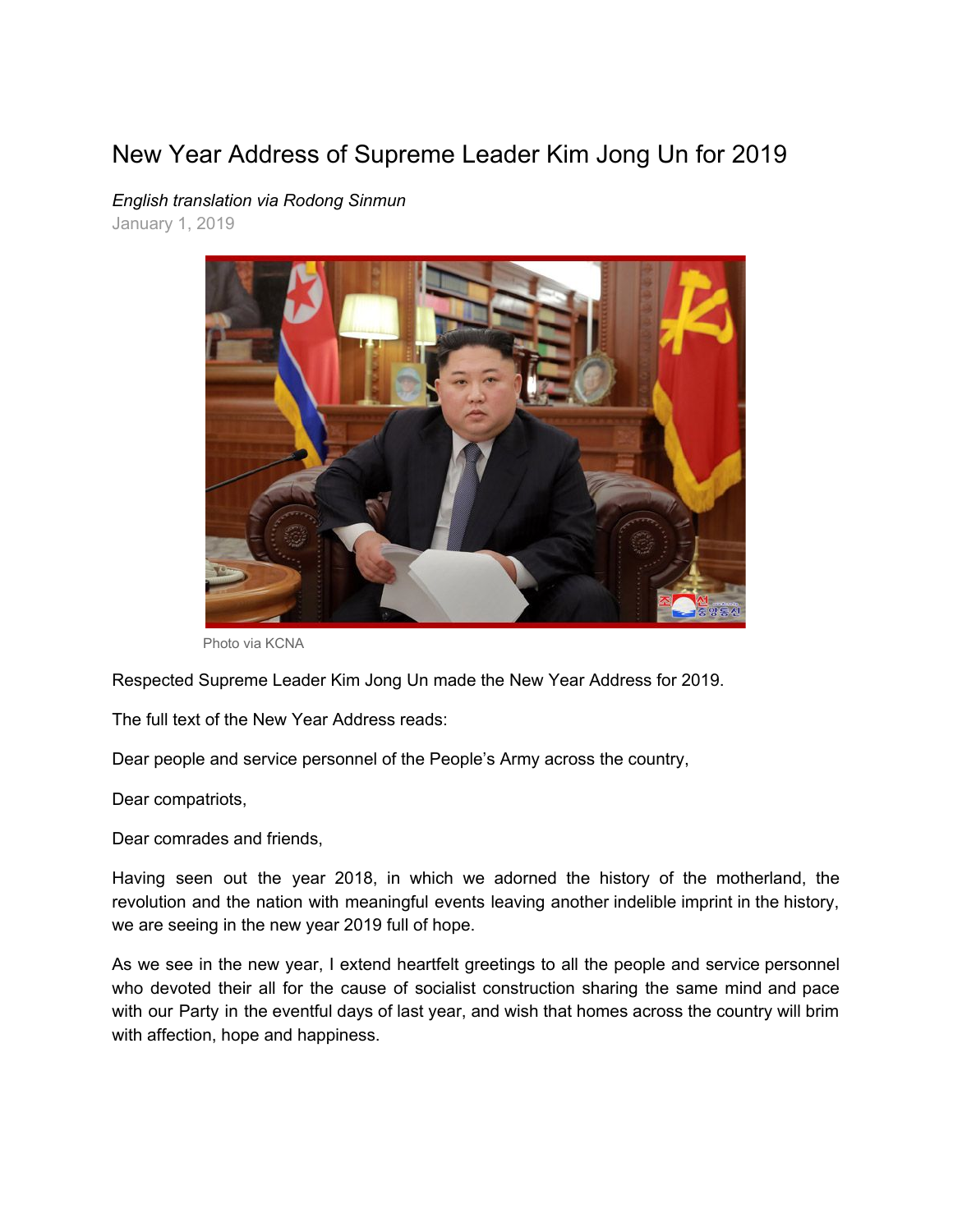My warm new year greetings go also to the compatriots in the south and abroad, who shared our will in writing a new history of reconciliation, unity, peace and prosperity of the nation.

I wish success in the work of heads of state and other foreign friends who are making efforts for social progress and development and global peace and justice.

Comrades,

The year 2018 was a historic year, in which remarkable changes took place in the internal and external situations and our socialist construction entered a new stage thanks to our Party's line of independence and strategic decision.

The Third Plenary Meeting of the Seventh Party Central Committee held in April last year constituted an occasion of pivotal significance in developing our revolution onto a new stage and continuing to speed up the advance of socialism on the basis of the great victory of the line of promoting the two fronts simultaneously. Following the road of arduous struggle with faith in certain victory of socialism, our people provided by their own efforts a sure guarantee for defending their sovereignty and achieving peace and prosperity, and became able to set out on a grand revolutionary advance to attain still higher goals for the construction of a prosperous country.

Thanks to our proactive and positive efforts, a peace-oriented current was created on the Korean peninsula and the international prestige of our Republic continued to be raised, and in the midst of this we celebrated the 70th anniversary of the founding of the glorious DPRK in splendour with great dignity and self-confidence.

Through the celebratory events held in September, the might of the DPRK, which achieved the ideological oneness of the whole society and the single-hearted unity of the Party and the people and which possesses a reliable self-supporting economy and self-reliant defence capabilities, and the ardent will of the heroic Korean people to fight to the end for the victory of the socialist cause were fully demonstrated in front of the eyes of the world.

Last year all the people further consolidated the foundations of the self-supporting economy by turning out in the struggle for carrying out the Party's new strategic line of concentrating all efforts on economic construction.

Meaningful and valuable advances were made in the struggle for implementing the line of making the national economy Juche-oriented. The generation capacity of the Pukchang Thermal Power Complex was increased remarkably, the Kim Chaek and Hwanghae iron and steel complexes and other metallurgical works built on their successes in establishing the Juche orientation in production, and dynamic efforts were made to strengthen the independent foundations of the chemical industry. The quality of various vehicles and light-industry products that give us pleasure at sight as they were made by our efforts, technology and resources was raised to a higher level and their mass production was realized, bringing delight to our people.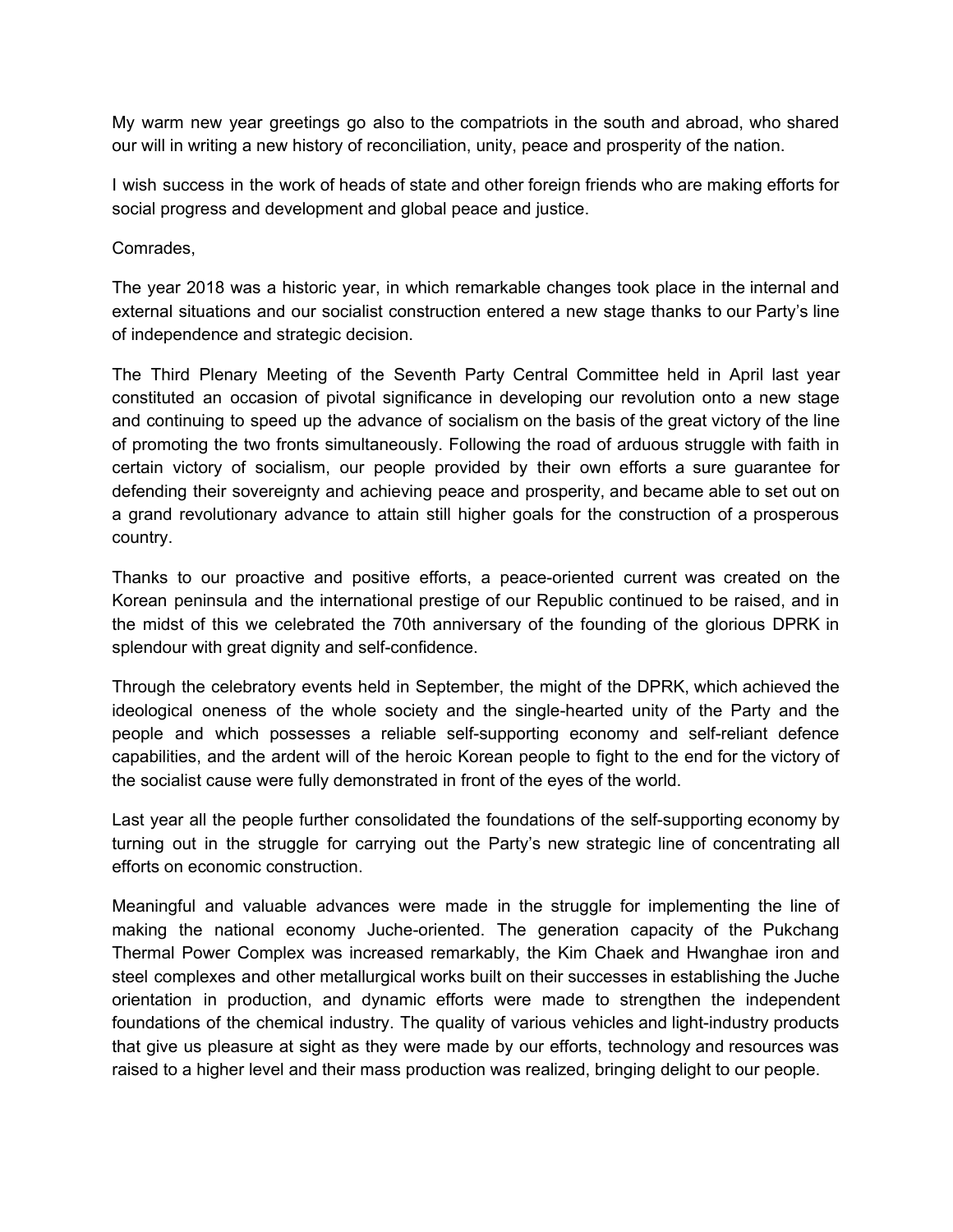The working class in the coal-mining industry, in defence of the lifeline of the self-supporting economy, conducted a do-or-die campaign for production when everything was in difficulty, and the agricultural sector waged an unremitting struggle for increased cereal production, thus producing a large number of high-yielding units and farmers even in adverse weather conditions.

The munitions industry, in hearty response to our Party's militant call for concentrating all efforts on economic construction, produced a variety of farm machinery, construction equipment, cooperative products and consumer goods, thereby giving an impetus to economic development and the improvement of the people's living standards.

Last year the gigantic construction projects, geared to adding glory to the era of the Workers' Party according to the Party's long-term plan and operations, proceeded in a three-dimensional way and on a grand scale. This demonstrated in reality the stout mettle of socialist Korea that never flinches in the face of any adversity but achieves victory after victory by surging forward more forcefully, as well as the inexhaustible potentials of our independent economy.

True to the decision of the April Plenary Meeting of the Party Central Committee on bringing about a revolutionary turn in science and education, the sector of science and technology presented valuable research findings conducive to accelerating the growth of hi-tech industries and revitalizing the national economy; the efforts to make education modern and scientific gained momentum, the teaching conditions and environment being updated at many universities, colleges, middle and primary schools across the country.

The sector of art and culture produced and staged a grand mass gymnastics and artistic performance, evoking positive response from at home and abroad and vividly showing the advanced level of Juche-oriented art and its peculiar features and advantages.

## Comrades,

Through the struggle of last year, which added a new page of proud victory to the annals of our revolution, we have been convinced once again of the validity of our own cause and the invincible strength of our state. Thanks to our people's indomitable fight against the challenge of injustice, our state's might of self-development has increased on a steady basis and the cause of building a powerful socialist country is progressing at a faster pace.

Availing myself of this opportunity, I should like to extend my heartfelt thanks, once again, to all the people including the service personnel of the People's Army for advancing non-stop along the road of victory indicated by the Party and thus performing feats that will shine brilliantly in the history of our country.

Comrades,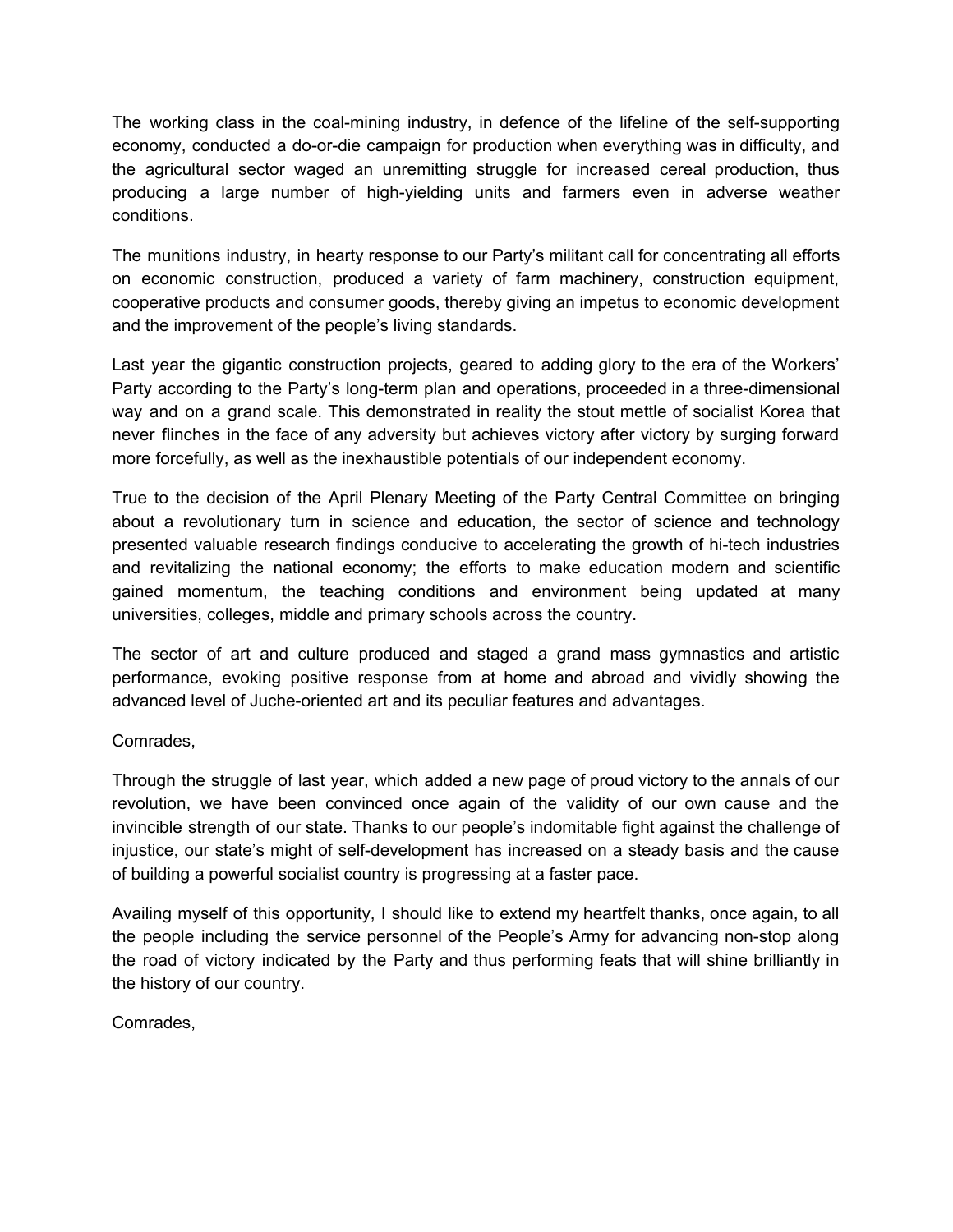Having grown seasoned and powerful amid the struggle to glorify the new era of the Juche revolution, our Party and people are launching the new year march full of greater confidence and ambition.

This year we are faced with the task of expanding the country's capability of independent development to open up bright prospects for taking a step forward towards socialist construction.

We have the strength and foundations to bring forward a brighter future of socialism by our own efforts, and we have also developed our own strategy and creative methods to this end. When we strive hard with an indefatigable spirit on the principle of self-reliance by adhering to the Party's new strategic line, our country's strength will redouble and our people's dreams and ideals will come true.

"Let us open a new road of advance for socialist construction under the uplifted banner of self-reliance!"–this is the slogan we should uphold. We should bring about a revolutionary upsurge on all fronts of socialist construction by regarding self-reliance as a treasured sword for prosperity, a spirit which has always been a banner of struggle and driving force for a leap forward in the whole course of the Korean revolution.

The might of the independent socialist economy should be further strengthened.

We should rely on our own technical forces and resources and the high creative spirit and revolutionary enthusiasm of all the people so as to succeed in attaining the strategic goals of national economic development and enter a new stage of growth.

We should properly plan and thoroughly implement the national operations aimed at maintaining, reinforcing and reenergizing the national economy as a whole.

Strategic measures should be taken to give full play to the potentials of the self-supporting economy and utilize the new elements and driving force for economic development, and the manpower and material resources of the country should be enlisted in economic construction in a cost-effective way. We should focus on the main link in the national economic work, reenergize the other links of its whole chain and promote the long-term development of the economy, so as to push forward its revitalization.

The management method should be innovated to satisfactorily realize the unified guidance of the state over the overall economy and give fullest play to the voluntary enthusiasm and creative abilities of the working people. The Cabinet and other state and economic guidance organs should improve planning, pricing, and monetary and financial management in line with socialist economic law and make sure that economic levers have a positive effect on the revitalization of production and expanded reproduction in enterprises. They should adjust the structures and system of work to raise the efficiency of economic work and to make enterprises smoothly conduct their business activities.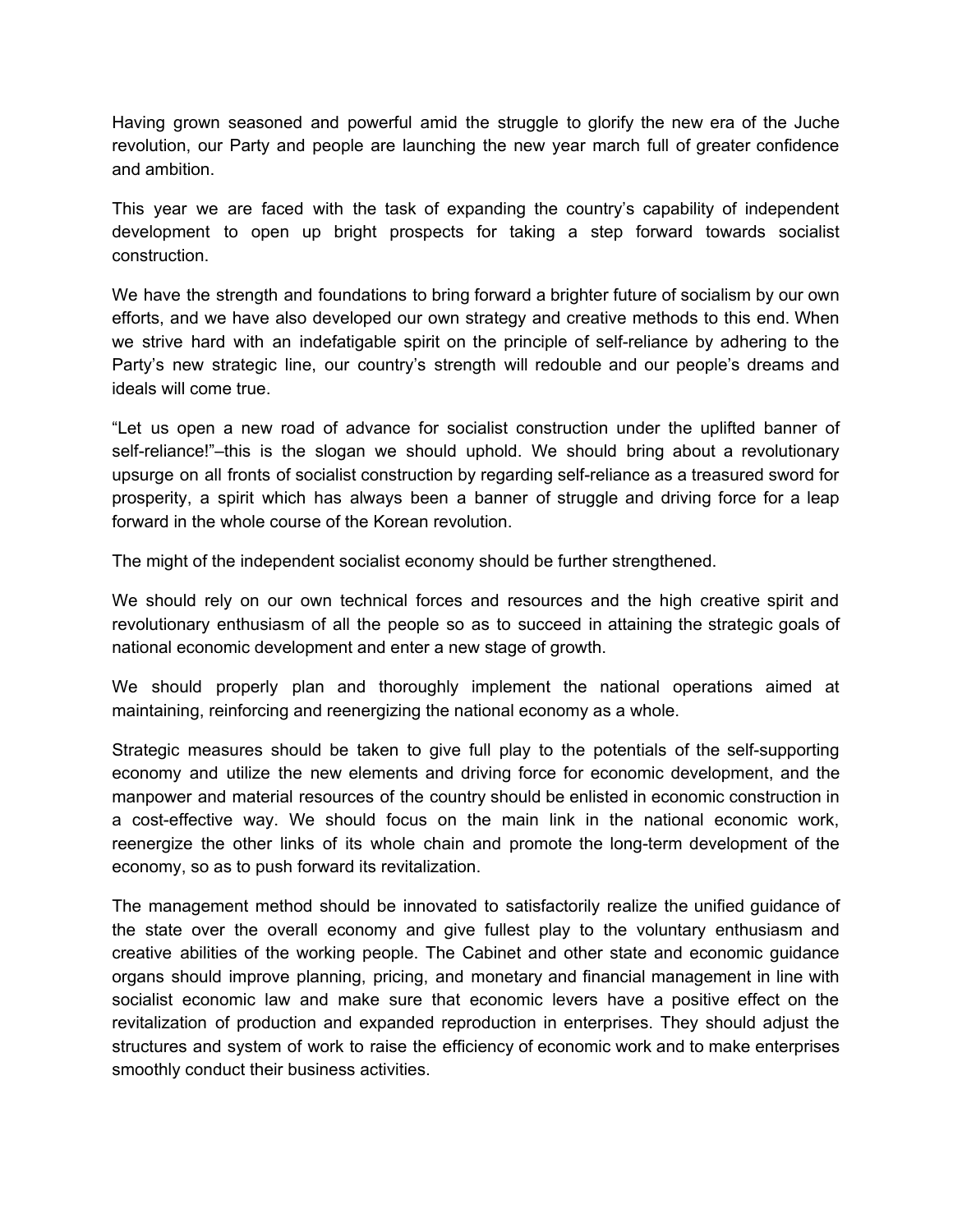Talented personnel, science and technology are our major strategic resources and weapons with which to bring about a great leap forward in socialist construction.

The state should promote talent training and sci-tech development purposefully and increase its investment in them.

It is necessary to improve the quality of training talented personnel, who will shoulder the socio-economic development, by improving the teaching contents and methods in conformity with the world trend of developing education and pedagogical requirements. We should set a high goal of developing new technologies and concentrate our efforts on the research into core technologies of great practical and economic significance, so as to secure the leading force of economic growth. We should also take institutional measures so that scientific research institutes and enterprises, in close cooperation, can boost production and technological development and enhance intellectual creativity.

Every sector in the national economy should give impetus to hitting the targets of the five-year strategy for national economic development.

We should direct primary efforts to relieving the shortage of electricity to make a breakthrough in revitalizing the national economy.

One of the most important and pressing tasks in socialist economic construction for this year is to radically increase the production of electricity.

By focusing state investment on the electric-power industry to maintain and reinforce its existing foundation and making maximum and effective use of it to renovate and modernize one by one badly needed sectors and projects, we can, for the present, raise power generation to the peak year level.

We should take the problem of easing the strain on electricity as an undertaking of the whole state, step up the construction of hydroelectric power stations including Orangchon and Tanchon power stations and create a capacity for generating tidal, wind and atomic power under a far-reaching plan. Provinces, cities and counties should develop and utilize in an effective way various energy sources available in their local areas.

The coal-mining industry is a primary front in developing the self-supporting economy.

Only when coal is mass-produced can we resolve the problem of electricity and satisfy the demand for fuel and power for different sectors of the national economy including the metallurgical industry.

The coal-mining industry should channel efforts, first and foremost, into supplying coal to thermal power stations so that they can normalize electricity generation without letup.

The whole country should render active ideological and spiritual, material and technical assistance to coal mines, and the state should take stringent steps to provide in a responsible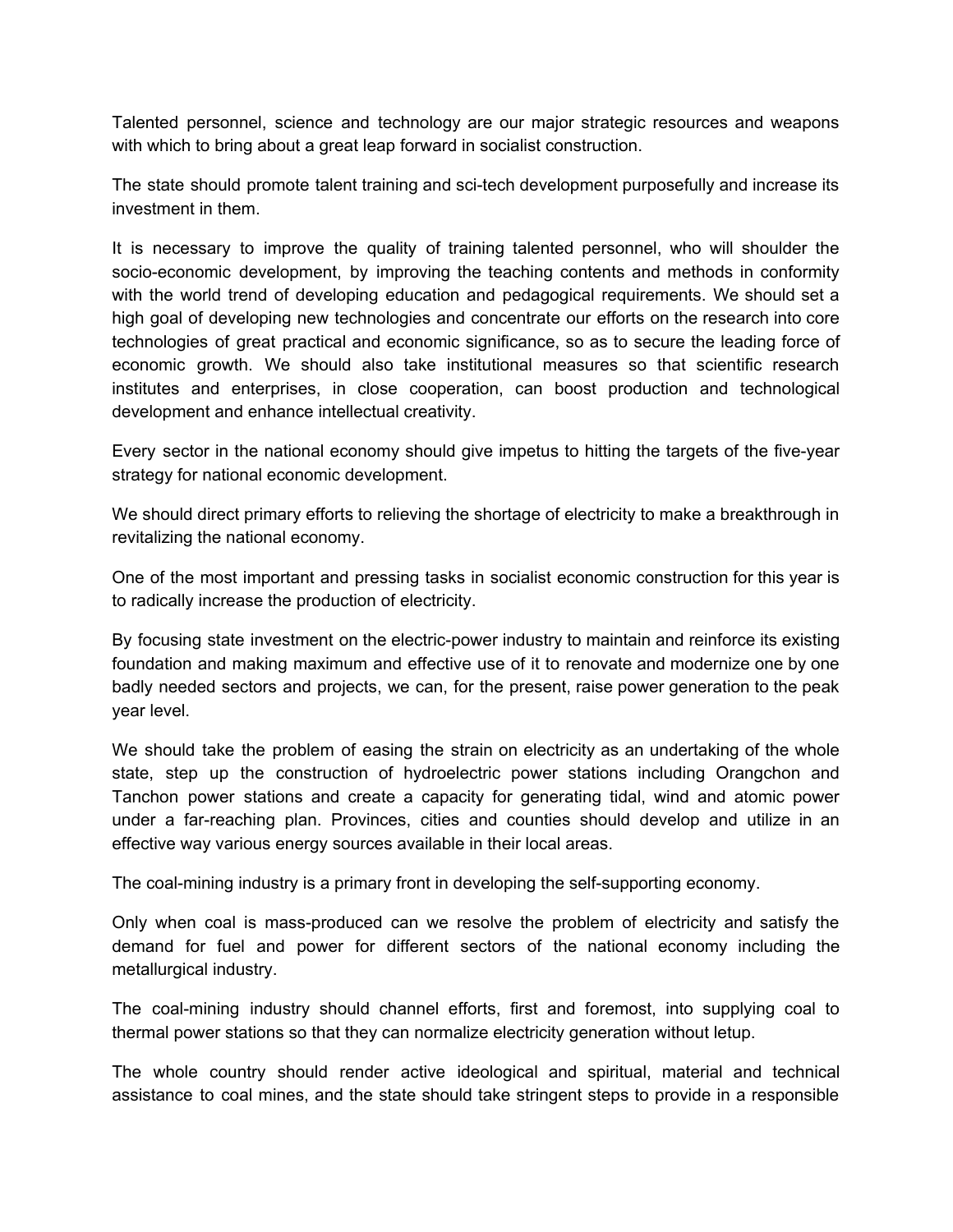manner facilities and materials needed for coal production and good living conditions for coal miners.

A greater development should be achieved in establishing the Juche orientation in the metallurgical and chemical industries, the two pillars in economic construction.

The metallurgical industry should lower production cost to the minimum by perfecting the scientific and technological aspects of the Juche-oriented iron- and steel-making processes and ensuring their normal operation, and work out and implement an operations plan for providing them with full amounts of iron ore, refractories and ferro-alloys to meet their increased production capacity.

The chemical industry should step up the building of the phosphatic fertilizer factory and the establishment of the C1 chemical industry, develop the glauberite and synthetic fibre industries and convert the existing equipment and technical processes into energy-saving and labour-saving ones. This year a nationwide effort should be made to run the chemical fertilizer factories at full capacity and boost production at the February 8 Vinalon Complex.

Rail and other transport sectors should launch an intensive campaign to strengthen discipline and increase their carriage and traffic capacities to ease the strain on transport. The machine-building industry should upgrade designing and processing techniques to develop and produce a variety of modern machinery and equipment in our own way to suit our actual conditions.

Improving the people's standard of living radically is a matter of greatest importance for our Party and state.

The agricultural front, the major point of attack in socialist economic construction, should conduct a campaign for increased production.

The Cabinet and other relevant sectors should give effective scientific and technical guidance for each farming process and supply sufficient amounts of materials needed for this year's farming, thus increasing cereal production decisively. They should respect the opinions and interests of farmers, masters of farming, and meet the demands of the socialist principle of distribution properly.

It is necessary to adhere to the four key factors set forth by the Party for the development of livestock farming, modernize and reenergize stockbreeding bases like chicken farms, and encourage the joint stockbreeding by cooperative farms and the sideline stockbreeding by individual farmers so as to supply the people with more meat and eggs.

The fishing sector should consolidate its material and technical foundations, put fishing and aquatic culture on a scientific basis and protect and increase aquatic resources, so as to open a new path for developing the fishing industry.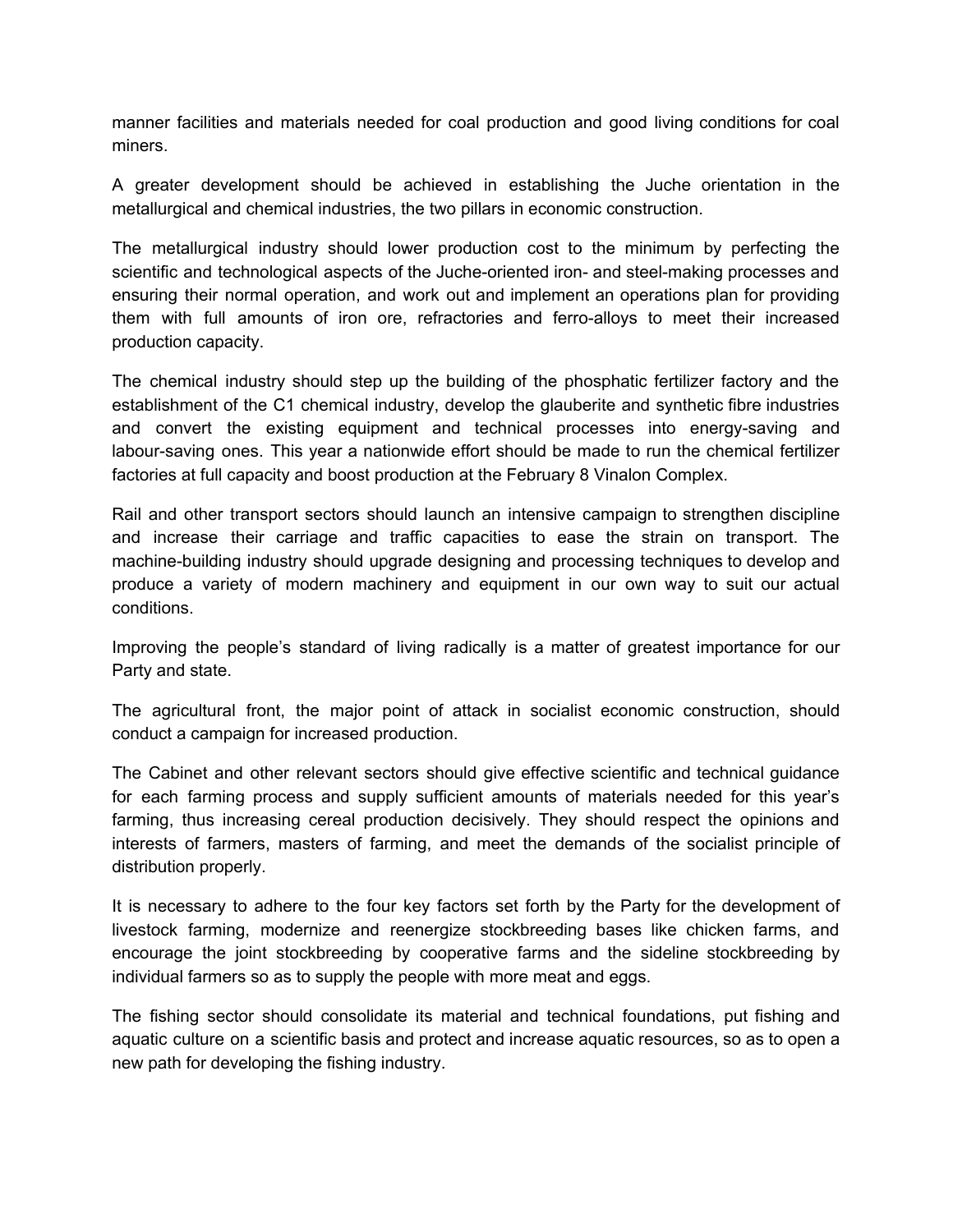The sector of light industry, by consistently upholding the banner of modernizing production lines, obtaining at home everything needed for production and improving quality, should produce and supply various kinds of consumer goods that are favoured by the people, and ensure that provinces, cities and counties renovate the condiments factories and other locally-run plants and maintain their regular operation by relying on the locally available raw materials and other resources.

This year, too, we should push ahead, in a bold manner, with huge construction projects for national prosperity and the people's wellbeing.

The whole Party, the entire army and all the people should turn out to transform Samjiyon County into a model of modern mountainous city, an ideal socialist village, and complete on the highest possible level the construction projects that would represent the present era, including the Wonsan-Kalma coastal tourist area and other new tourist areas. It is important to steadily improve architectural designing and construction methods, and ensure domestic production and better quality of finishing materials, so as to build all the architectural structures magnificently and in our own style and provide our people with a cultured, happy life. With the national-level construction projects underway on an extensive scale, we should build up the capacity of producing cement and other building materials as planned.

We should make proactive efforts to implement the tasks for the second stage of the forest restoration campaign, improve landscaping, urban management and road administration, and take every precaution against environmental pollution.

All sectors and all units should fulfil their quotas of the national economic plan in all its indices by identifying and enlisting every last reserve, possibility and potential and by increasing production and practising economy.

The politico-ideological strength of our socialist state should be increased in every way possible.

It is necessary to unite the broad sections of the masses solidly around the Party by thoroughly applying the Juche-oriented view on the people, a people-oriented philosophy, in Party and state activities.

Party and government organs and working people's organizations should give top and absolute priority to the people's interests whatever they plan and whatever they conduct; they should lend an ear to their sincere opinions, prioritize their wants and anything beneficial to them, and strive to translate them into reality without any conditions attached. Anywhere, anytime and under any circumstances, they should make selfless, devoted efforts for the good of the people, direct primary attention to their livelihood, and ensure that everybody benefits from the politics of affection and trust, the one of embracing and taking care of them all. They should intensify the struggle to eradicate both serious and trivial instances of abuse of power, bureaucratism and corruption, which would wreak havoc on the harmonious whole of the Party and the masses and undermine the socialist system.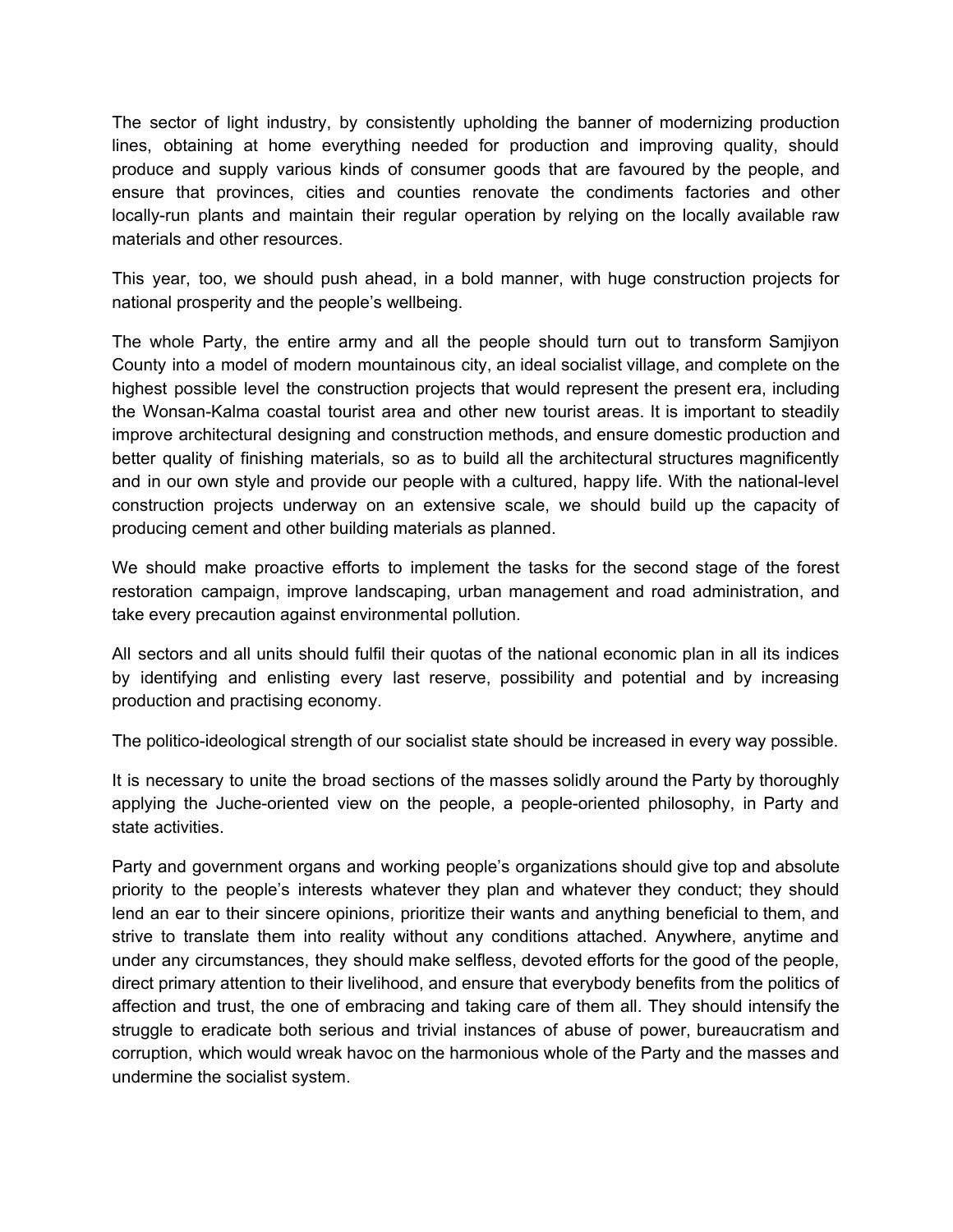However the situation and circumstances may change, Party members and all other working people should cherish the principle of our state first as an element of their faith and step up socialist economic construction in our own way. They should glorify the country's great history by working with sincere devotion and a patriotic desire for developing their homeland by their own efforts before the eyes of the world, the precious land of socialism which they have defended from generation to generation.

We should accelerate the building of socialist civilization.

A revolutionary habit of studying and a way of cultural and emotional life should be established throughout society, so that all the people possess versatile knowledge and cultural attainments as required by the developing times. The sector of art and literature should create splendid works including films and songs that reflect the times and reality and touch the people's heartstrings, thus enriching the spiritual and cultural wealth of the nation and giving a powerful impetus to today's grand revolutionary march.

We should ensure that all the people realize the advantages of the socialist public health system by modernizing pharmaceutical and medical appliance factories, upgrading medical institutions and raising the level of medical service. Mass-based sporting activities should be conducted briskly and specialized sporting techniques developed to ensure that the whole country brims over with vigour and optimism and the sportspeople continue to demonstrate the wisdom and might of Koreans in international competitions.

We should launch a powerful drive to establish a socialist way of life and ennobling moral discipline, thus ensuring that no immoral and uncultured practices that run counter to our people's emotions and aesthetic view are revealed. By doing so, we can turn the whole society into a large, harmonious family filled with moral excellence and tender feelings.

The national defence capability should be solidified.

The People's Army should reliably defend the Party and revolution and the security of the country and the people and continuously perform miraculous feats at all sites of socialist construction as in the past by consistently holding fast to the four-point policy for developing it into a powerful army. By doing so, it should demonstrate to the full the might of the revolutionary army, the invincible might of the army of our Party.

The Korean People's Internal Security Forces, as befitting the red shield of the revolution, should defend unto death our Party, system and people, and the Worker-Peasant Red Guards should effect a turn in strengthening its combat efficiency in this year of its 60th founding anniversary.

Powerful self-defence capacity is a cornerstone of the existence of a state and a guarantee for safeguarding peace.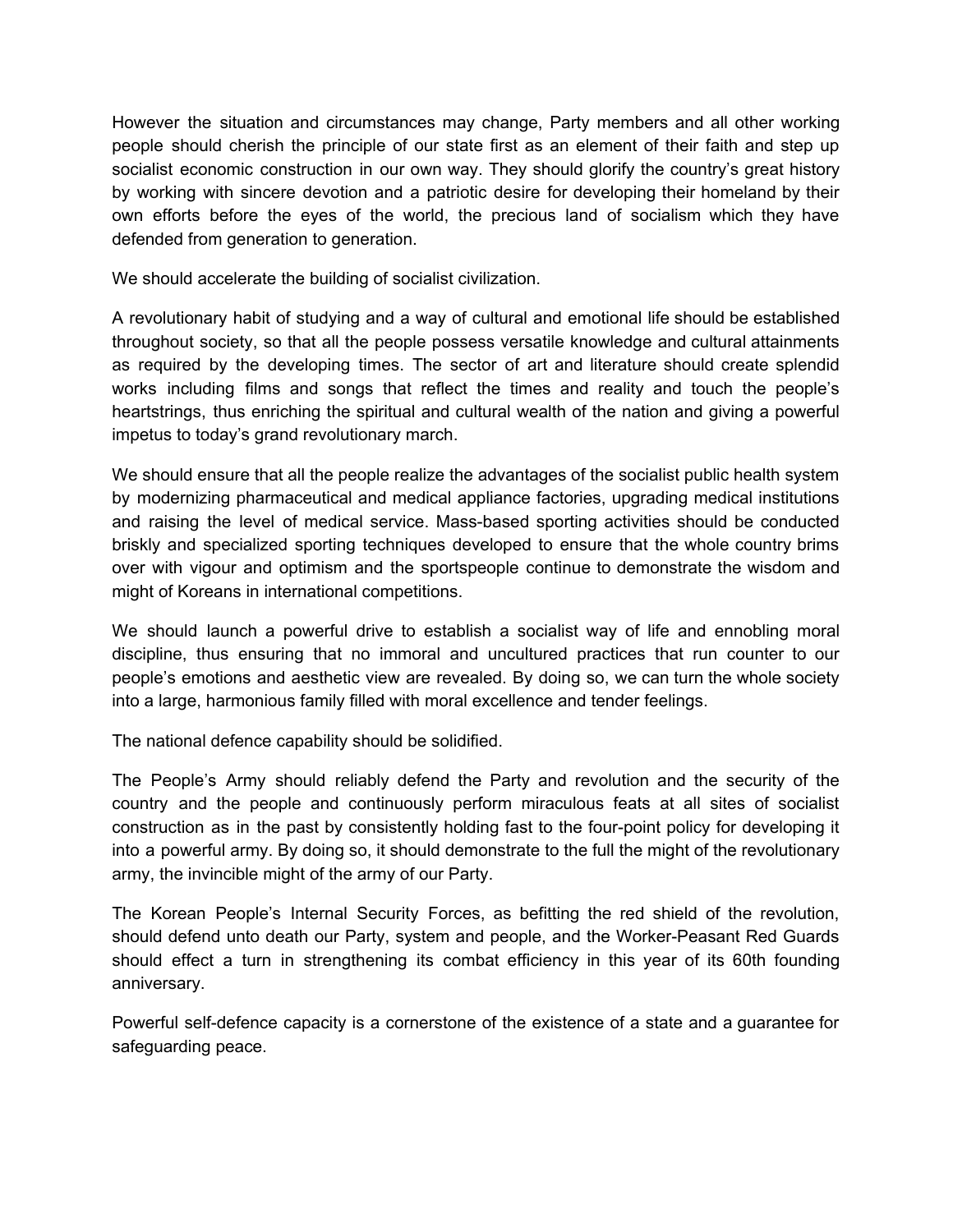The munitions industry should, on the one hand, steadily raise the national defence capacity to that of the world's advanced countries by stepping up the effort for making the defence industry Juche-based and modern, therefore guaranteeing the peace on the Korean peninsula by force of arms, and, on the other, should actively support economic construction.

In order to successfully carry out the militant tasks facing us this year, officials, leading members of the revolution, should make redoubled efforts and struggle with determination and courage.

It is none other than the masses of the people that constitute the motive force and are responsible for carrying out Party policy, and they know actual conditions better than anybody else. Officials should always immerse themselves in the pulsating reality, seeing everything with their own eyes and conducting a comprehensive analysis of how matters stand; they should go deep among the masses, sharing board and lodging with them and motivating them to resolve bottlenecks if any. They should set their ideals and ambitions in keeping with the Party's plans, and steadily improve their practical abilities and widen their horizon; in this way they should become competent organizers and hands-on workers who make persistent efforts to achieve everything perfectly at the standard demanded by the Party. They should throw themselves into doing any challenging task, burn the midnight oil pondering on how to bring benefit to the country and people, and find the worth of their work in the people's happy laughter.

Today young people should play a large part in promoting socialist construction.

With the same spirit and mettle which they displayed in recent years to create legendary tales of the new era in response to the Party's militant appeal, they should honour their title of vanguard at the revolutionary posts where the Party wants them to be. In the present stirring era they should become pioneers of new technology, creators of new culture and pathfinders for a great leap forward; they should make sure that youthful vigour and stamina are overflowing wherever they work.

It is needed to decisively increase the role of Party organizations.

Party organizations at all levels should conduct political and ideological work in a progressive manner in line with the requirements of the times and the developing revolution in order to make our people give full play to the strength of their indomitable spirit on all fronts of socialist construction. They should give a boost to administrative and economic officials so that they can map out plans and provide guidance for implementing Party policy in a responsible way, and fire a zeal for collective innovation and competition in their sectors and units. Provincial, city and county Party committees should wage a powerful struggle to bring about a turn in the development of farming, education and local industries.

## Comrades,

Last year was a stirring year which witnessed a dramatic change unprecedented in the history of national division spanning over 70 years.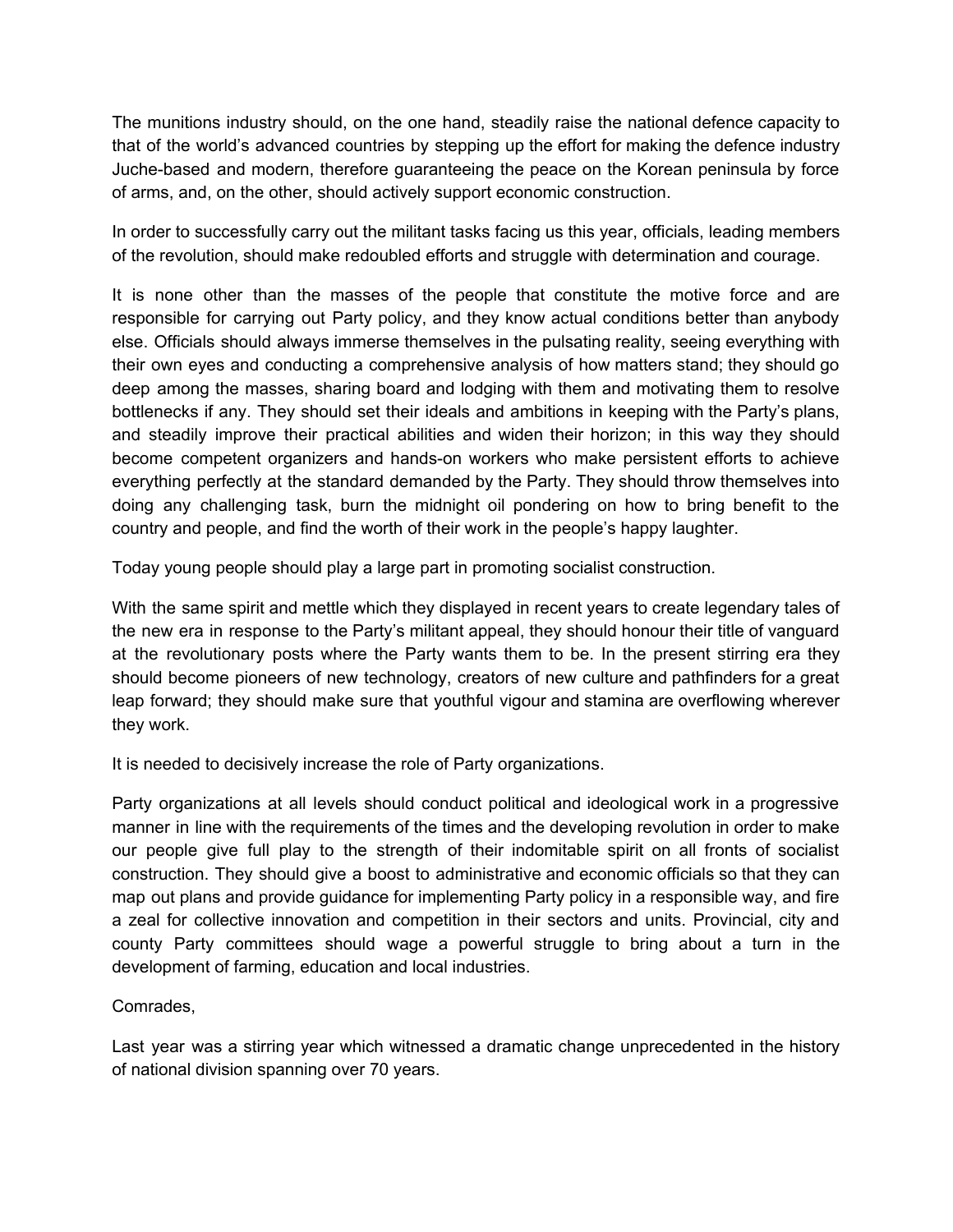With a determination to usher in an era of national reconciliation, peace and prosperity by putting an end to the abnormal state on the Korean peninsula which had suffered a constant war crisis, we took proactive and bold measures to effect a great turn in north-south relations from the outset of last year.

It is unprecedented that three rounds of inter-Korean summit meetings and talks were held in a year amid great expectations and interest of peoples at home and abroad, and this clearly showed that north-south relations entered a completely new stage.

The Panmunjom Declaration, the September Pyongyang Joint Declaration and the north-south agreement in the military field, which were adopted by reflecting the firm resolve and will to usher in an era of peace in which war exists no longer on the Korean peninsula, are of great significance as a virtual nonaggression declaration in which north and south have committed themselves to terminating fratricidal war based on force of arms.

While sportspersons of north and south displayed the wisdom and strength of the nation by jointly entering international competitions, artistes came and went to Pyongyang and Seoul to fire the enthusiasm for national reconciliation and reunification.

We took the significant first step towards common prosperity of the nation by promoting cooperation projects in various fields including railways, road, forestry and public health while resolutely overcoming manifold obstacles and difficulties.

The surprising changes which took place in inter-Korean relations last year convinced all the fellow countrymen that when they join minds and efforts, they can turn the Korean peninsula into the true home of the nation, which is the most peaceful and will prosper forever.

Though it was the initial step, north and south pooled intentions and wisdom to surely reverse inter-Korean relations in the utmost extremes of distrust and confrontation to those of trust and reconciliation and make in a short time eye-opening achievements which were unimaginable in the past. I am very satisfied with that.

In the New Year 2019 we should make greater strides in our efforts to boost inter-Korean relations, achieve peace and prosperity and reunify the country on the basis of the priceless achievements we made last year which was wonderfully adorned with unprecedented events.

All the nationals should hold high the slogan "Let us usher in a heyday of peace, prosperity and reunification of the Korean peninsula by thoroughly implementing the historic north-south declarations!"

It is our steadfast will to eradicate military hostility between north and south and make the Korean peninsula a durable and lasting peace zone.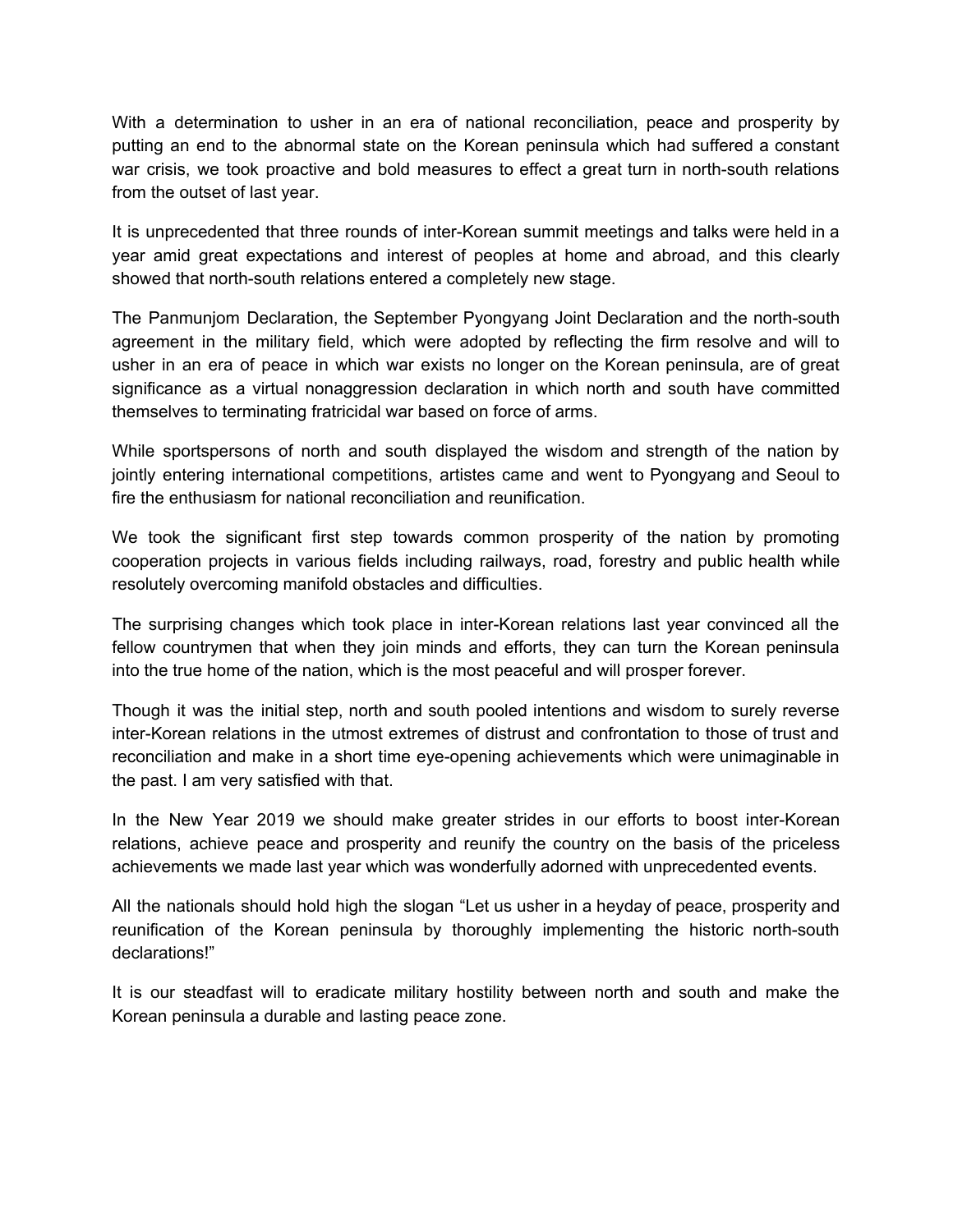North and south, as they agreed, should take practical measures proactively to remove military hostility on the whole of the Korean peninsula, including the ground, airspace and sea, as a follow-up to its ending in the areas of confrontation.

Given that north and south committed themselves to advancing along the road of peace and prosperity, we maintain that the joint military exercises with foreign forces, which constitute the source of aggravating the situation on the Korean peninsula, should no longer be permitted and the introduction of war equipment including strategic assets from outside should completely be suspended.

It is also needed to actively promote multi-party negotiations for replacing the current ceasefire on the Korean peninsula with a peace mechanism in close contact with the signatories to the armistice agreement so as to lay a lasting and substantial peace-keeping foundation.

All the fellow countrymen should unite as one, being conscious that the master of peace on the peninsula is our nation, in order to wage a powerful struggle to check and frustrate all the moves that wreck peace and incite military tension on this land.

Inter-Korean cooperation and exchanges should be expanded and developed in an all-round way so that national reconciliation and unity can be consolidated and all the fellow countrymen can practically benefit from improved north-south relations.

For the present, we are willing to resume the Kaesong Industrial Park and Mt Kumgang tourism without any precondition and in return for nothing, in consideration of the hard conditions of businesspersons of the south side who had advanced into the Kaesong Industrial Park and the desire of southern compatriots who are eager to visit the nation's celebrated mountain.

When north and south join hands firmly and rely on the united strength of the fellow countrymen, no external sanctions and pressure, challenges and trials will be able to hinder us in our efforts to open a broad avenue to national prosperity.

We will never tolerate the interference and intervention of outside forces who stand in the way of national reconciliation, unity and reunification with the design to subordinate inter-Korean relations to their tastes and interests.

North and south should not pass up the favourable atmosphere of today when all the nationals' interest in and aspiration for reunification are growing unprecedentedly, but actively try to find a peaceful reunification plan based on nationwide agreement and direct sincere efforts to this end.

All the fellow countrymen in north, south and abroad should further accelerate in high spirits the nationwide advance for implementing the north-south declarations, and thus glorify this year as a historic one when another radical change is brought about in the development of inter-Korean relations and implementation of the cause of national reunification.

Comrades,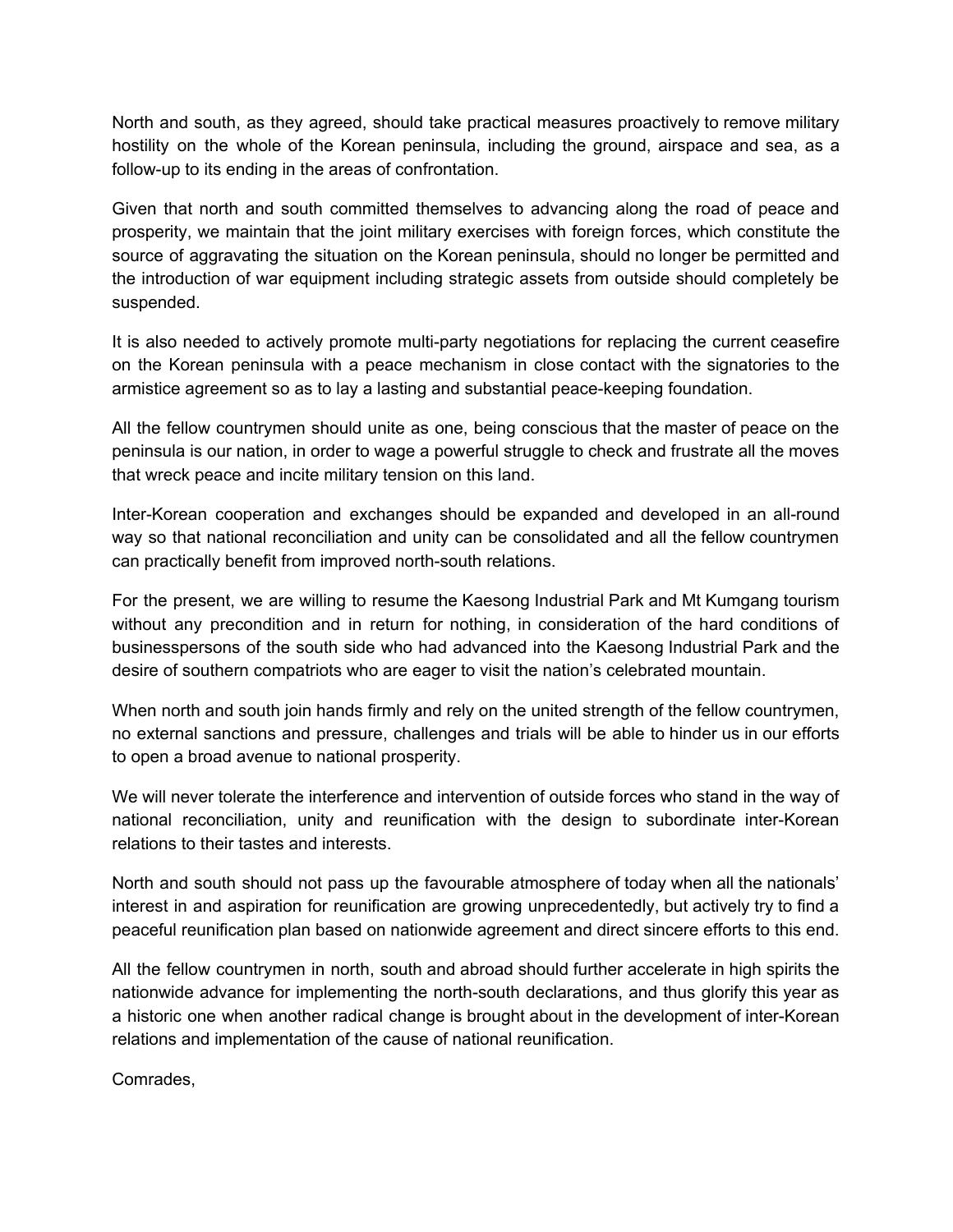Last year, our Party and the government of our Republic exerted responsible efforts to safeguard the peace and security of the world and expand and strengthen friendship with different countries.

The three rounds of our visit to the People's Republic of China and the Cuban delegation's visit to our country were remarkable events in boosting strategic communication and traditional ties of friendship and cooperation among the socialist countries.

Last year, frequent visits and exchanges were made on Party, state and government levels between the DPRK and many countries of the world, with the result that they deepened mutual understanding and confirmed the stand and will to promote sound development of the international community.

The historic, first-ever DPRK-US summit meeting and talks brought about a dramatic turn in the bilateral relationship which was the most hostile on the earth and made a great contribution to ensuring peace and security of the Korean peninsula and the region.

It is the invariable stand of our Party and the government of our Republic and my firm will to establish a new bilateral relationship that meets the demand of the new era as clarified in the June 12 DPRK-US Joint Statement, build a lasting and durable peace regime and advance towards complete denuclearization.

Accordingly, we declared at home and abroad that we would neither make and test nuclear weapons any longer nor use and proliferate them, and we have taken various practical measures.

If the US responds to our proactive, prior efforts with trustworthy measures and corresponding practical actions, bilateral relations will develop wonderfully at a fast pace through the process of taking more definite and epochal measures.

We have no intention to be obsessed with and keep up the unsavoury past relationship between the two countries, but are ready to fix it as early as possible and work to forge a new relationship in line with the aspirations of the two peoples and the requirements of the developing times.

As evidenced by the reality of north-south relations that made rapid progress last year, nothing is impossible to a willing heart, and dialogue partners will reach the destinations that are beneficial to each other without fail if they put forward fair proposals on the principle of recognizing and respecting each other by abandoning their dogged insistence broadmindedly and conduct negotiations with a proper stand and the will to settle issues.

I want to believe that our relations with the United States will bear good fruit this year, as inter-Korean relations have greeted a great turn, by the efforts of the two sides.

I am of the opinion that, while meeting and holding talks beneficial to both sides with the US president in June last year, we exchanged constructive views and reached a consensus of